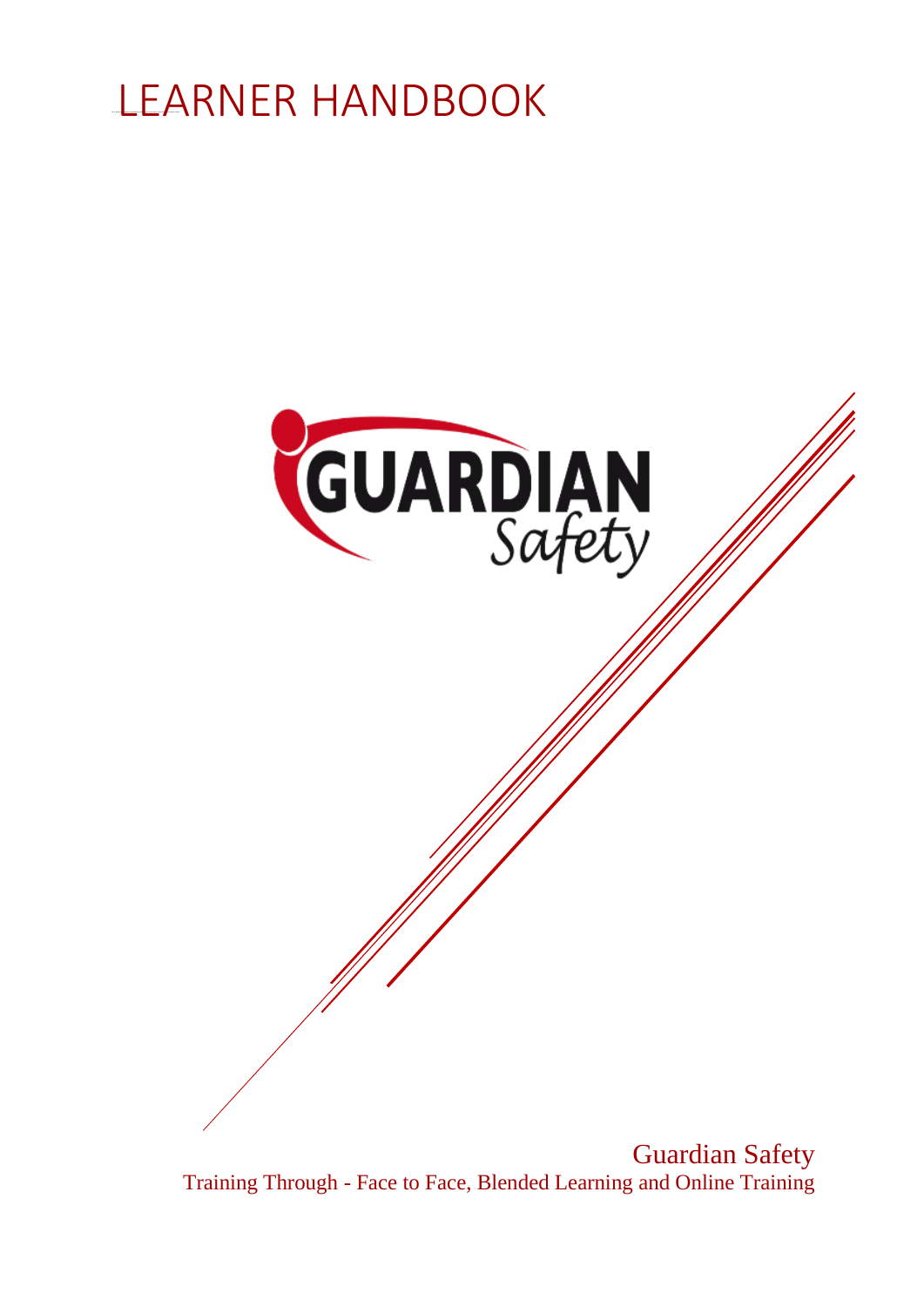#### LEARNER HANDBOOK - REV 6 - 20-04-22

# Contents

| 1.  |  |
|-----|--|
| 2.  |  |
| 3.  |  |
| 4.  |  |
| 5.  |  |
| 6.  |  |
| 7.  |  |
| 8.  |  |
| 9.  |  |
| 10. |  |
| 11. |  |
| 12. |  |
| 13. |  |
| 14. |  |
| 15. |  |
| 16. |  |
| 17. |  |
| 18. |  |
| 19. |  |
| 20. |  |
| 21. |  |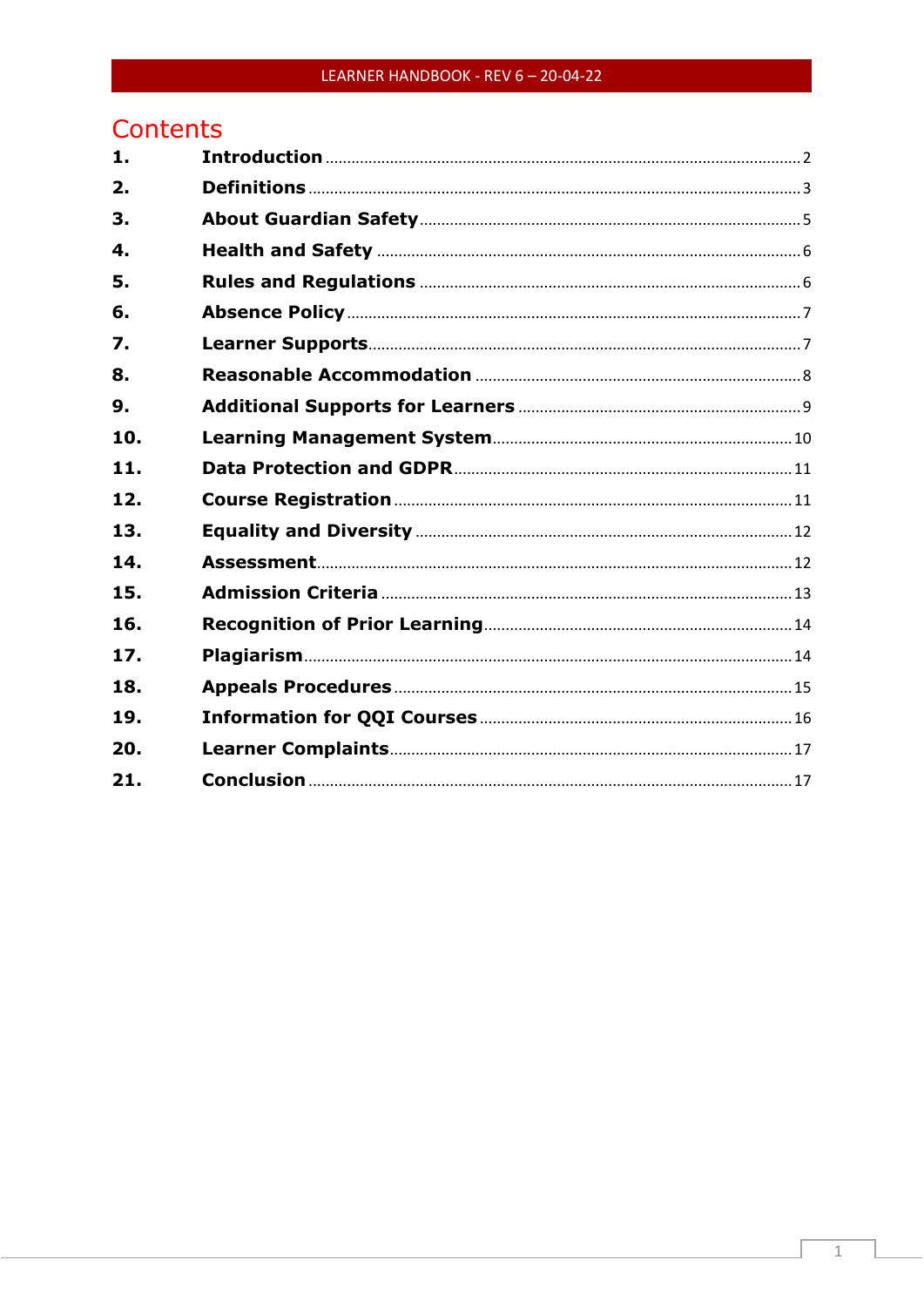## <span id="page-2-0"></span>**1. Introduction**

We would like to take this opportunity to thank you for choosing Guardian Safety as your training provider. This is your learner handbook, designed to provide you with a guide to completing training with Guardian Safety to ensure that your training is fair and consistent.

Your learner handbook can be used as a reference point for any questions you may have about the process of undertaking your training with Guardian Safety. This handbook will explain your rights and responsibilities as a learner.

If you have any questions before, during or after training, please do not hesitate to contact us:

email: [info@guardiansafety.ie](mailto:info@guardiansafety.ie)

or

Phone: 353 1 42 43 13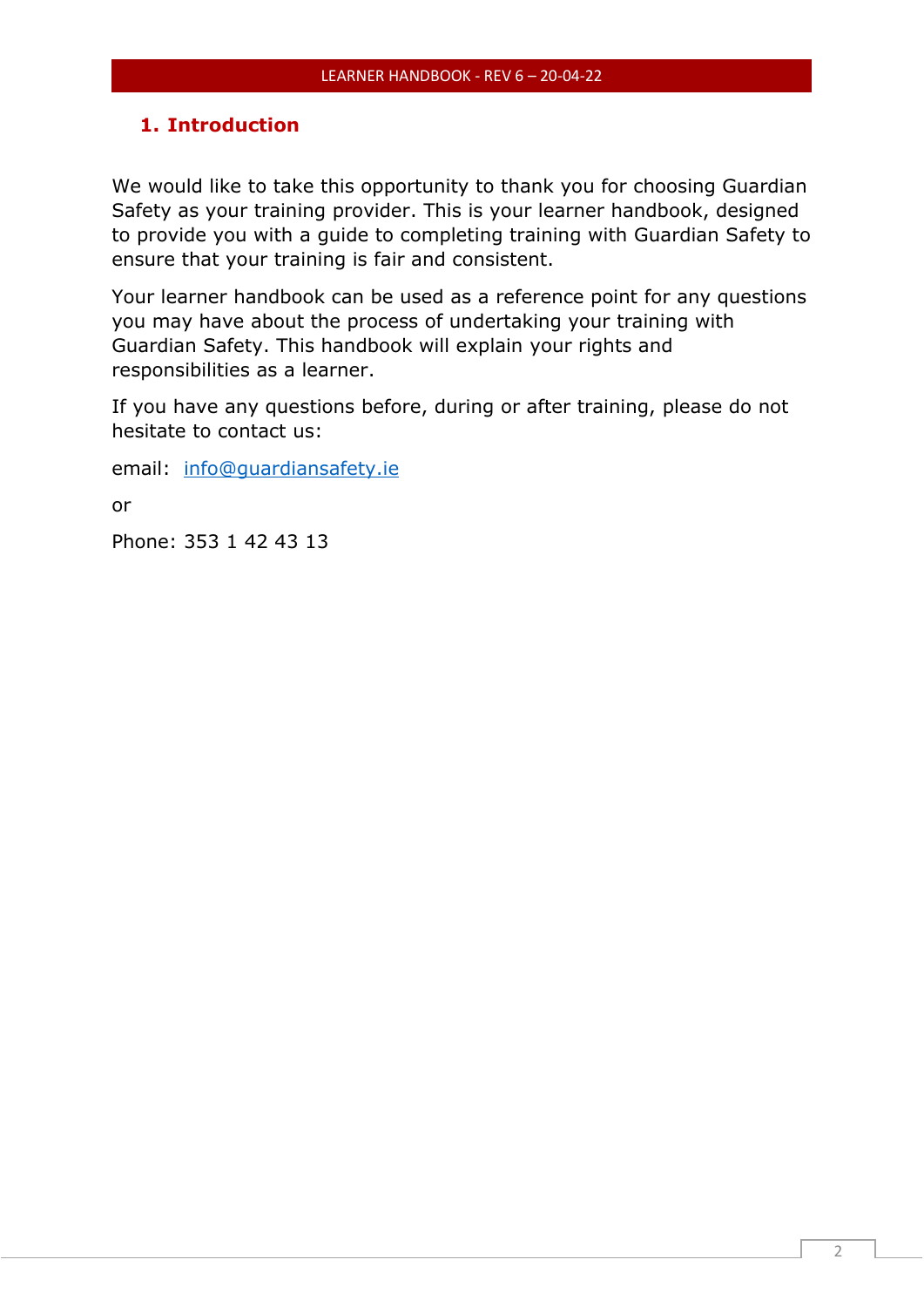#### <span id="page-3-0"></span>**2. Definitions**

As you read through your handbook, you may come across some new terminology or terminology that you might have heard in the past but were unsure what it meant. We will explain what some of the terms mean before reading your handbook.

**Asynchronous Learning:** Asynchronous Learning is a student-centred teaching method widely used in online learning; it involves learners accessing class materials at different times and from different locations to the other learners.

**Synchronous Learning:** Synchronous learning is a student-centred teaching method delivered in real-time, with learners and tutors attending classes simultaneously, not always at the same location as learning can be either in person or remotely over a live video link.

**In-Person / Face to Face Training:** In-person training, also referred to as face-to-face learning, is any form of instructional interaction that occurs "in person" and in real time between tutor/s and student/s. Inperson training is considered **Synchronous Learning.**

**Online Training:** Online training is learning that takes place over the Internet. It is often referred to as "e-learning" among other terms. However, online learning is just one type of "distance learning" - the umbrella term for any learning across distance and not in a traditional classroom. Online training is a form of **Asynchronous Learning**

**Blended learning:** a style of education in which students learn via electronic and online media and traditional face-to-face teaching.

**QQI:** Quality and Qualifications Ireland

**Proctored Exams:** Test proctoring is testing overseen by an authorised, neutral proctor, who ensures the test taker's identity and the integrity of the test-taking environment.

**Invigilated Exams:** This means the same as proctored exams. Proctor is US-English, Invigilator is UK-English.

**Formative Assessments:** These are assessments such as quizzes, interactive games, practical exercises, and tests that evaluate how the learning is progressing throughout a course. Formative assessments assess how much someone is learning and usually take place during and after learning units.

These types of assessments are designed to give the tutor and the Learner a good understanding of how the Learner is progressing throughout the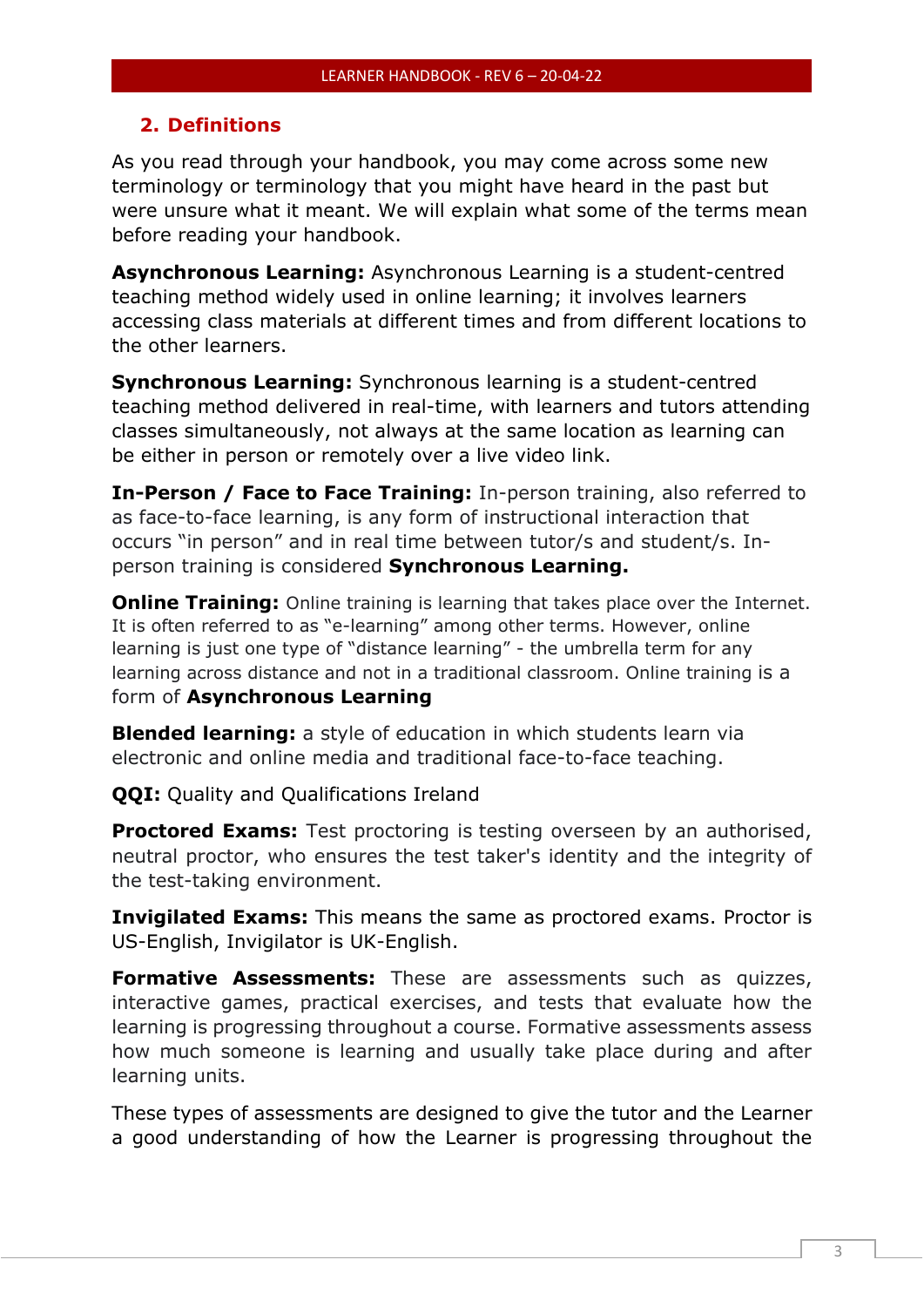course. These are usually considered low stakes and do not form part of the overall marking scheme.

**Summative Assessments:** These are the assessment of learners where the focus is on the outcome of the entire program. Summative assessments can include final exams, projects, presentations, and final reports.

**LMS:** A learning management system is a software application used for the administration, documentation, tracking, reporting, automation, and delivery of educational courses, training programs, or learning and development programs.1.

**Pedagogy:** Pedagogy is defined simply as the method, and practice, of teaching.

Reference:

1. Ellis, Ryann K. (2009), *Field Guide to Learning Management*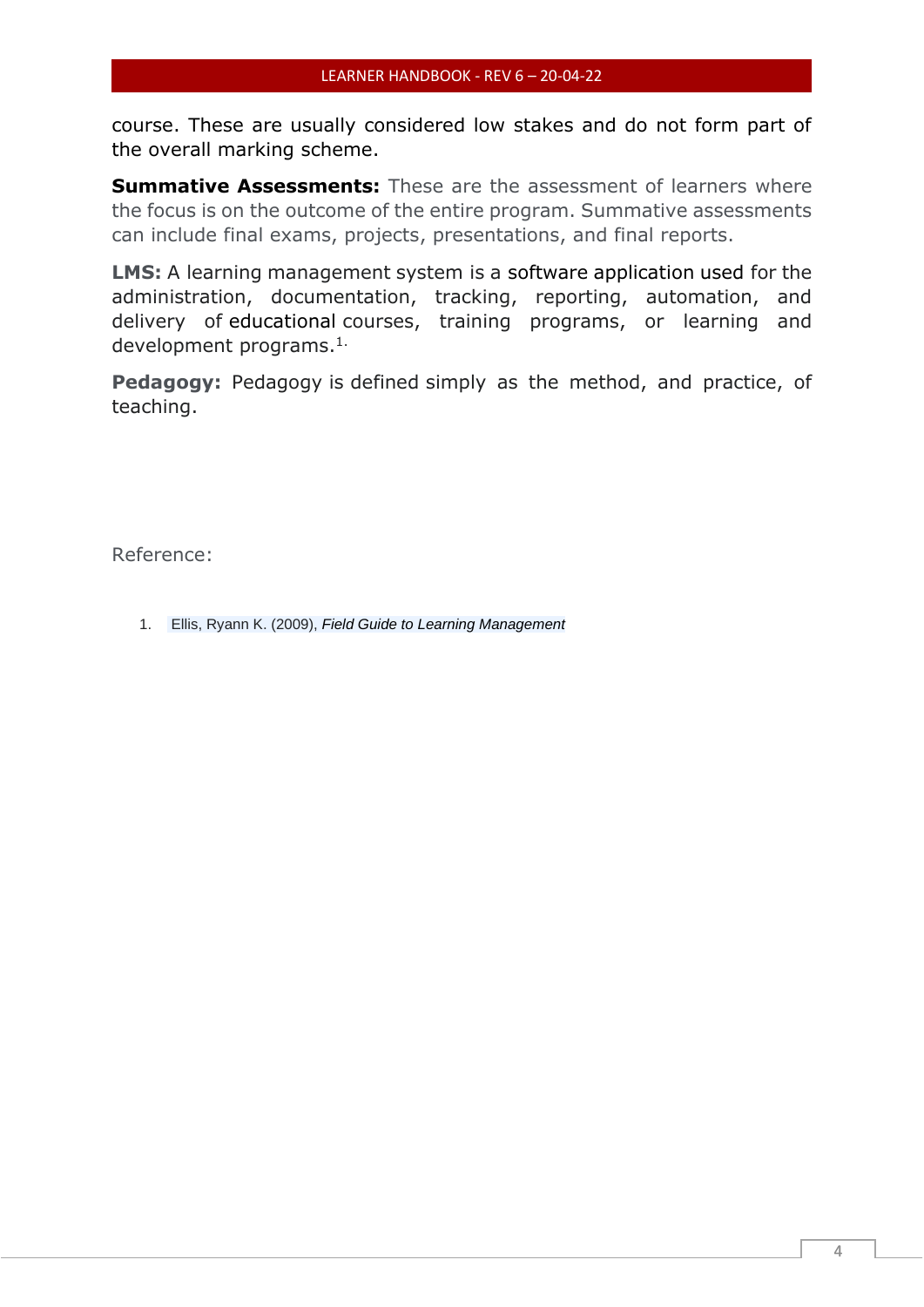#### <span id="page-5-0"></span>**3. About Guardian Safety**

Guardian Safety is the trading name for Kearns Environmental Health and Safety Limited; we are an Irish based company established in 2005. The business was set up as a provider of health and safety services, which include safety-related training courses and health and safety consulting.

The company was established initially with one full-time working director, but steadily grew over the years. By 2017 we employed ten full-time workers; this was our intended target, as our aim was not to be one of the biggest but was to be one of the best training and safety companies in Ireland. By keeping our team numbers small, we can offer that personal touch in all our services.

During this time, we achieved registered provider status with the NHP (national hygiene partnership), IOSH, British Safety Council, Solas and have also been a registered provider with QQI since 2010.

With the onset of Covid 19 and the closure of many businesses in Ireland, we had to rethink our entire business strategy and how we could redevelop to meet the demand of this ever-changing industry. We invested heavily in filming equipment, software, and technology and constructed a small film studio. Introducing this equipment required some of our team to undergo extensive training in photography and videography. This enabled us to produce our own videos and animation in house which is specifically geared toward learners in Ireland.

We combined our passion for health and safety training with our enthusiasm for technology to develop our own LMS, which now enables us to combine face-to-face training in the classroom and over live video with online training. We identified that this blended learning approach to training was the way forward. All members of our team had to undergo extensive training in the use of new technology such as our new LMS, as well as Zoom and Teams and other conferencing media.

Blended learning enables participants to access certain training activities 24 hours a day online, it reduces the amount of time and visits required to travel to training centres and, very importantly, has a significant positive impact on the environment as we do not use paper anymore. Travel to our centre has been significantly reduced on some courses by 100% and others by 30% to 60%.

We offer a wide range of safety-related training courses from beginner to instructor levels. An example of the courses include:

• Manual handling and manual handling instructor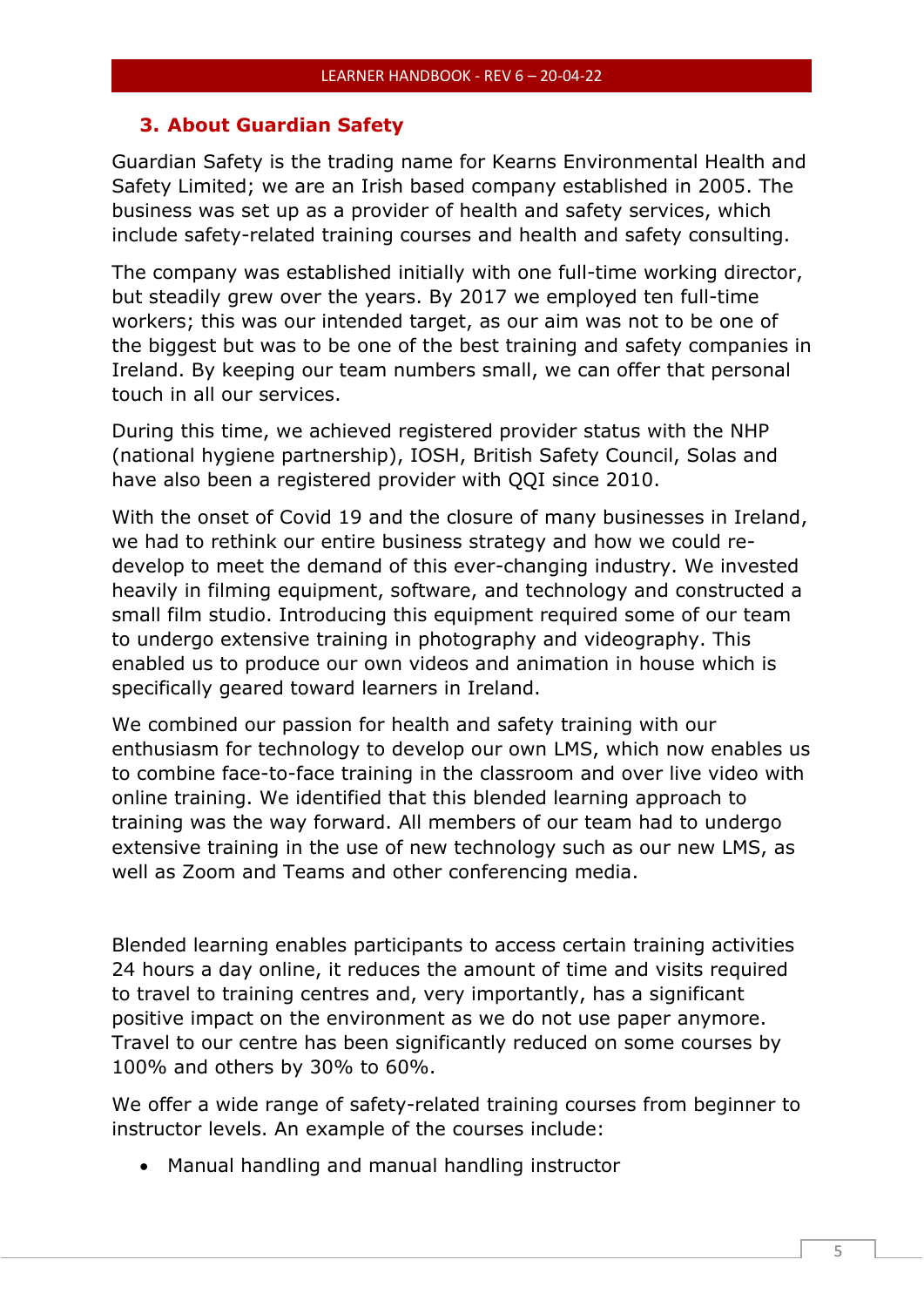#### LEARNER HANDBOOK - REV 6 – 20-04-22

- Abrasive wheels and abrasive wheels instructor
- Fire safety, fire warden, fire manager and fire instructor
- Food safety level I, II and III
- Fire safety, fire warden and fire manager
- Harness safety and working at height
- First aid
- Bespoke safety related training courses

## <span id="page-6-0"></span>**4. Health and Safety**

When you attend training at our premises or in a public venue such as a hotel, please ensure you adhere to the following safety rules:

- Please ensure you park in our designating parking spot.
- In the event of fire alarm activation, follow the instructions of your tutor. Please make yourself familiar with the assembly point.
- Do not attempt to smoke anywhere on the premises; there is a designated smoking area in the car park; please ask if you are unsure.
- You must hold the handrails when going up and down the stairs and prioritise people coming down the stairs.
- Do not bring drinks outside of the canteen/restaurant.
- Do not lean back in your chair when seated.

### <span id="page-6-1"></span>**5. Rules and Regulations**

- You must sign an attendance sheet each day you are on site.
- You must provide all information required for the processing of your training and certification.
- You are required to attend the entire duration of the course.
- If you must leave the course for any reason, you will need to make arrangements with the instructor for additional training to make up for the time lost; this may incur an additional charge.
- Learners must treat all equipment with respect and care.
- You should be at least 10 minutes early for lessons, including those over a live video link.
- Return from breaks at the time indicated by the tutor.
- Mobile phones should be on silent.
- You will need to produce a photographic ID for exams.
- You will need to leave your camera and microphone on for Proctored/Invigilated exams when they take place over a live video link.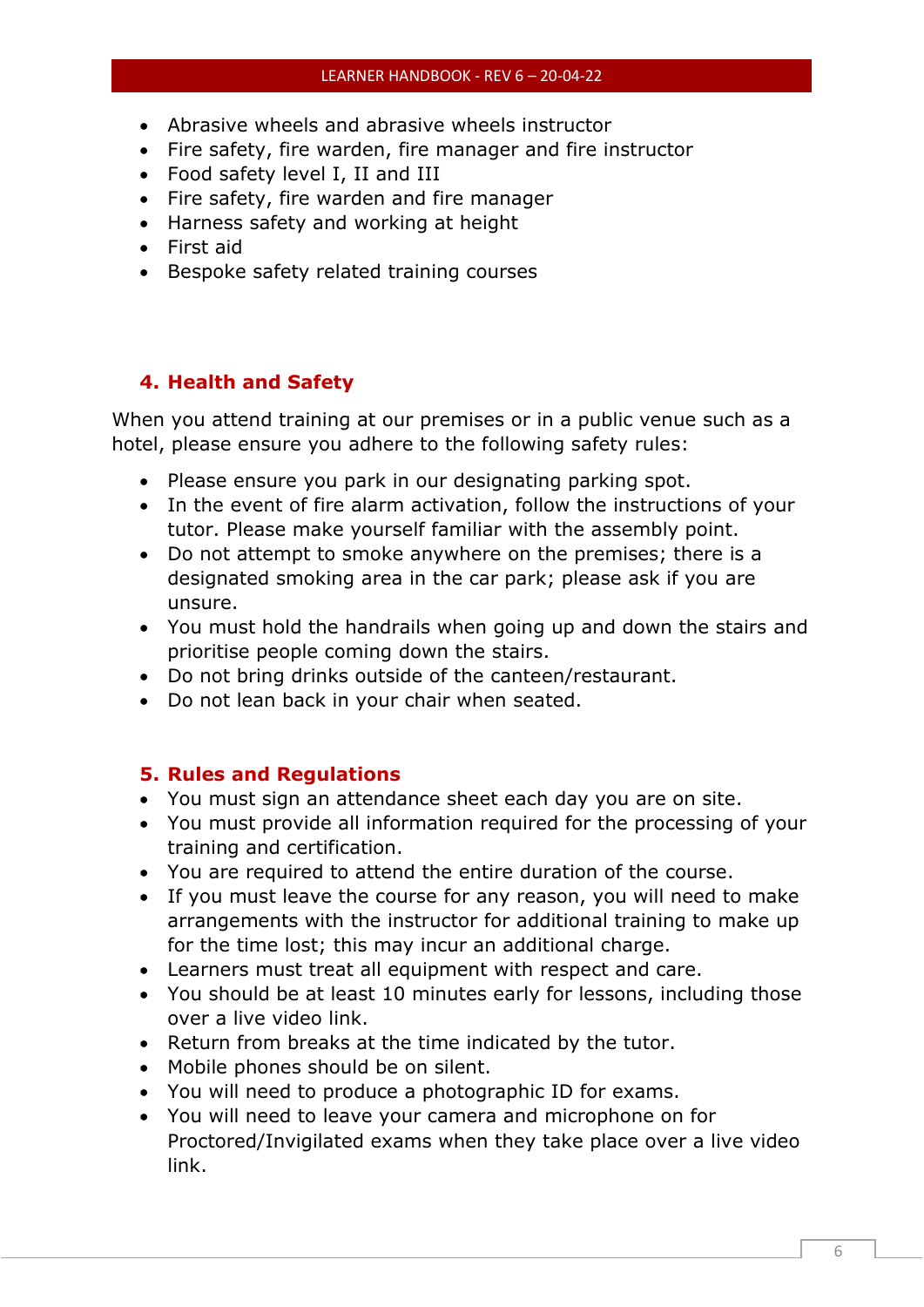#### <span id="page-7-0"></span>**6. Absence Policy**

For in-person training, you will be required to sign an attendance sheet each day you attend training. If you miss a day for any reason, you must contact the office administrator on 01424313 as a matter of urgency. You may be requested to complete an additional day to make up for any lost time training, which may be chargeable, or we may ask you to come back and sit on a subsequent course.

When you complete the online section of a blended learning course, you will be required to sign in to the LMS; this will be tracked to verify any activity undertaken. Your tutor will explain during your induction how much time will be required for in-person and online elements of your course and how much time is expected to be attended online.

#### <span id="page-7-1"></span>**7. Learner Supports**

If you have any special, please contact us on 014243013 or email [info@guardiansafety.ie.](mailto:info@guardiansafety.ie)

For confidential reasons, there is no need to disclose any information at this stage, just indicate that you would like assistance. We may need advanced notice to make modifications and to appoint additional staff to assist. Once a request is made for Learner support a member of our team will be assigned the role of "Study Buddy", you can explain any requirements in confidence to your "Study Buddy". Your needs will be dealt with confidentially and with the utmost respect.

We can provide the following support to learners if requested:

- o Physical modifications can be made to the training and assessment location, e.g., seating arrangements.
- o Learning materials are provided in an accessible format where possible and can be modified if requested, such as larger text, and different coloured paper.
- o Support from a scribe with coursework and exams.
- o Support from a reader to help with coursework and exams.
- o Support from an ISL interpreter if required and available.
- o All online training includes subtitles for hard of hearing
- o The online training includes voice over for the visually impaired.
- $\circ$  For the hard of hearing, a loop system is available.
- o Accessible toilets.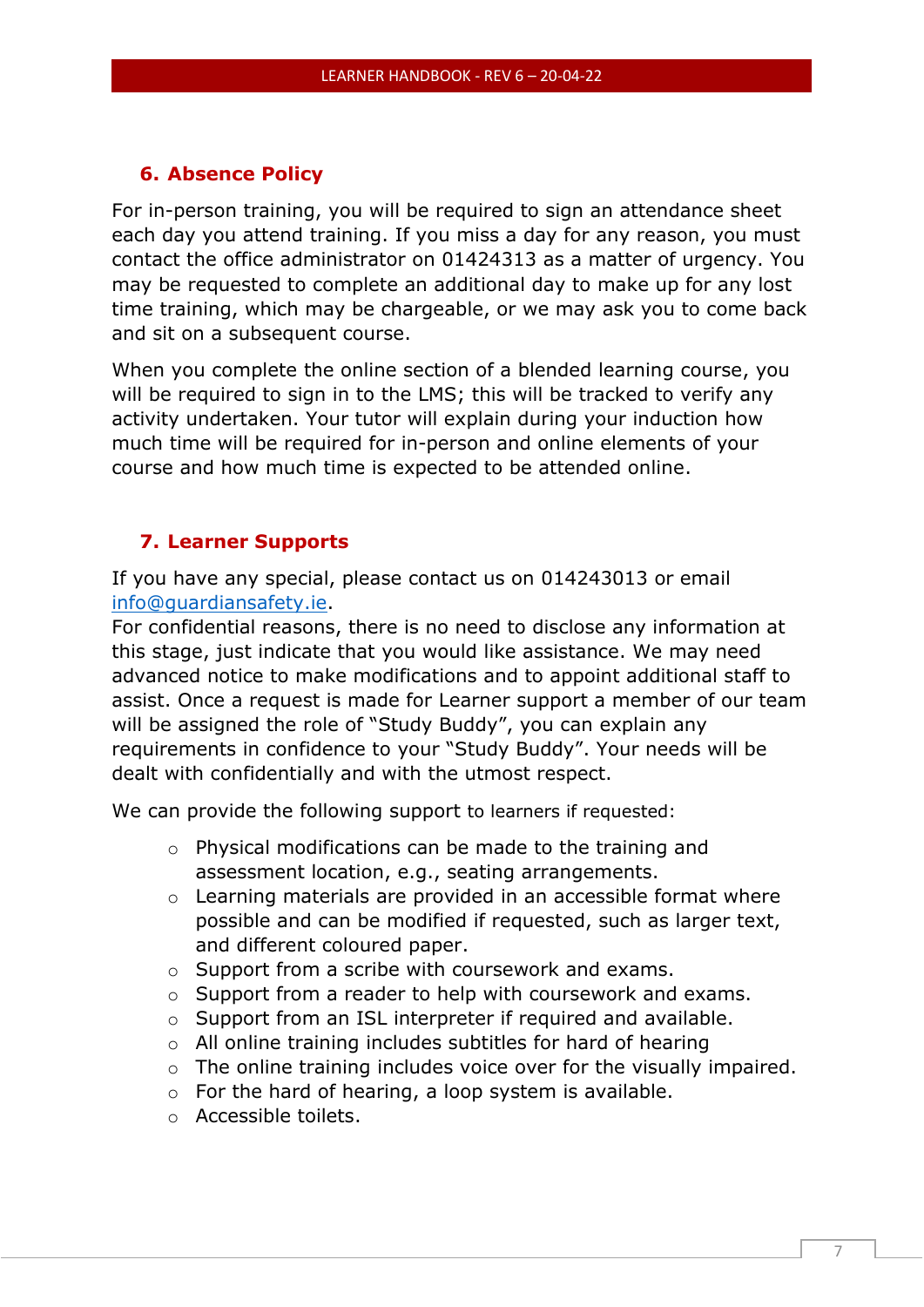- o Our first-floor training room is not accessible for wheelchairs; however, we can relocate to the ground floor training room if requested.
- Where the building is not suitable, the study buddy may request that the face-to-face training is conducted in the local hotel. This will depend on the profitability of the course and will be at the discretion of the Operations Manager.
- Where we cannot meet the needs of the Learner, with the permission of the Learner, we will contact another provider to see if the Learner can be accommodated elsewhere.

**Note:** This list is not exhaustive and any learner presenting with any other support needs will be accommodated within reason to the best of our ability.

For full details of our Learner Support Policy, see Section 7.1 of our Quality Assurance System manual.

# <span id="page-8-0"></span>**8. Reasonable Accommodation**

Guardian Safely strives to ensure that all learners have an equal opportunity to fully complete training and provide any support needed to reasonably accommodate learners in completing assessments.

An example where Reasonable Accommodation for completing assessments may be required can include the following:

- disabilities
- learning difficulties
- religious grounds
- breastfeeding
- mental health

This is not an exhaustive list; each request will be based on its merits.

- 1. Learners are invited to advise us of any support needs/requirements that they may have via the course booking form, which recommends they can contact us confidentially. They do not need to discuss their specific need at this time.
- 2. A study buddy is assigned using our Study Buddy notification App built into the booking system. At this stage, the Learner can explain their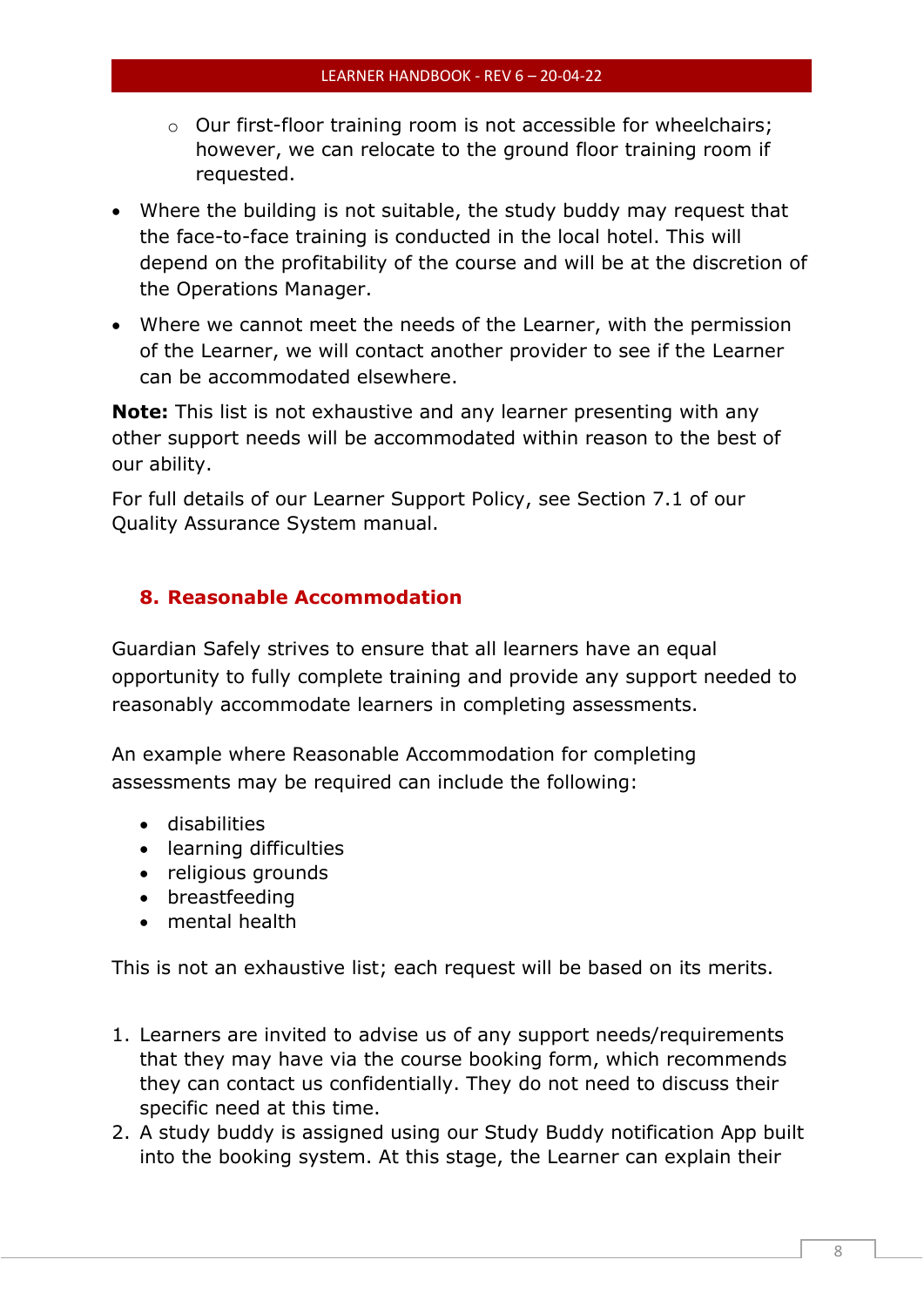requirements for reasonable accommodation in confidence to their assigned study Buddy.

- 3. The Learner can meet with the study buddy on a one-to-one basis if they wish.
- 4. The following supports will be available to learners.
	- o Physical modifications can be made to the assessment location, e.g., seating arrangements.
	- o Test materials can be provided in an accessible format where possible.
	- o Practical assistance with projects.
	- o Support from a scribe to help with exams.
	- o Support from a reader to help with exams.
	- o Support from an ISL interpreter if required and available.
	- o All online training includes subtitles for hard of hearing
	- $\circ$  All online training provide voice over for the visually impaired.
	- o For the hard of hearing, a loop system is available.
- 5. If we are not notified of a request for reasonable accommodation ahead of time or where a need suddenly arises, the tutor will have the authority to adjust assessment methods if they are informed of needs during course delivery.
- 6. Extra Time for Assessments/Projects: If learners require extra time to complete projects/assessments, allotted time can be allowed. This will be judged on a case-by-case base.
- 7. Compassionate Consideration: Guardian Safety recognises that circumstances can arise where learners may not be able to attend a course or submit an assessment on the set date due to events outside of their control.

All learner requests will be considered on an individual basis. Guardian Safety will endeavour to provide the Learner with an equal opportunity to complete their course/assessment.

For full details of our Reasonable Accommodations policy please see our see Section 6.1.4 of our Quality Assurance System manual.

#### <span id="page-9-0"></span>**9. Additional Supports for Learners**

Guardian Safety work with a wide range of learners from all different levels and backgrounds; it is our commitment that everyone is given the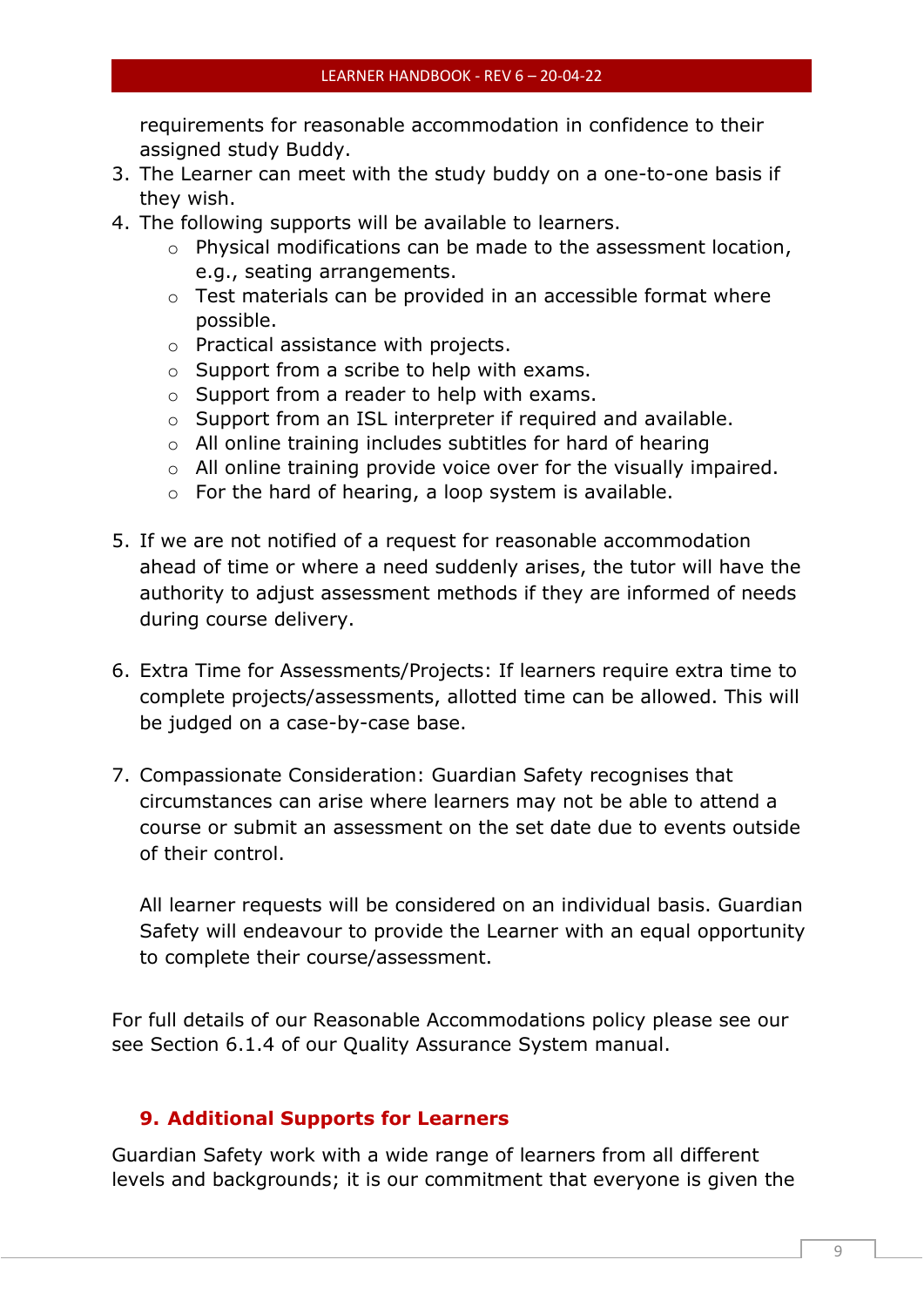same opportunity to reach their potential by providing additional supports that make it easier for learners to have access to trainers, learning material and information. Supports include

- One-to-one support from tutors, with personal messaging available through your Learner Management System.
- Option to attend introductory courses in their field of study free of charge to observe and gain additional knowledge. (This is just for instructor level courses, for example, a manual handling instructor can attend a manual handling class, or a fire warden instructor can attend a fire safety class. These services are free of charge before and after attending your instructor training).
- IT support for those that have issues accessing live video training or our learner management system.
- Peer-to-peer support access discussion forums on our Learner Management System that are specific to your course.
- For international or travelling learners, we have hotel agreements with a discounted rate for our learners. Transfer information is provided to and from airport/port.

# <span id="page-10-0"></span>**10. Learning Management System**

Learners will be given access to our LMS as part of your training. This only applies to courses of one-day duration or more.

**In-person Training:** For learners attending in-person courses (whether in the class or via live video), all learning material will be provided via the LMS. This material is part of your course and should be used for selfdirected learning during and after the course to help build your knowledge and competence. You will also carry out summative tests using the LMS.

**Blended Learning:** For learners attending blended learning courses, all learning material will be provided via the LMS. There will be additional videos & presentations that will include formative assessments that must be completed as part of your training. Details will be provided during induction.

When you are registered on the LMS, an email will be sent to you requiring you to set up a password. This password is confidential, and we do not have access to it. If you forget your password, you can request a password reset from the online LMS. The LMS can track how much time you spend on the system and will be used towards accounting for the duration of time you spend training online; this includes watching our videos, reading manuals, doing formative exams and reading handbooks.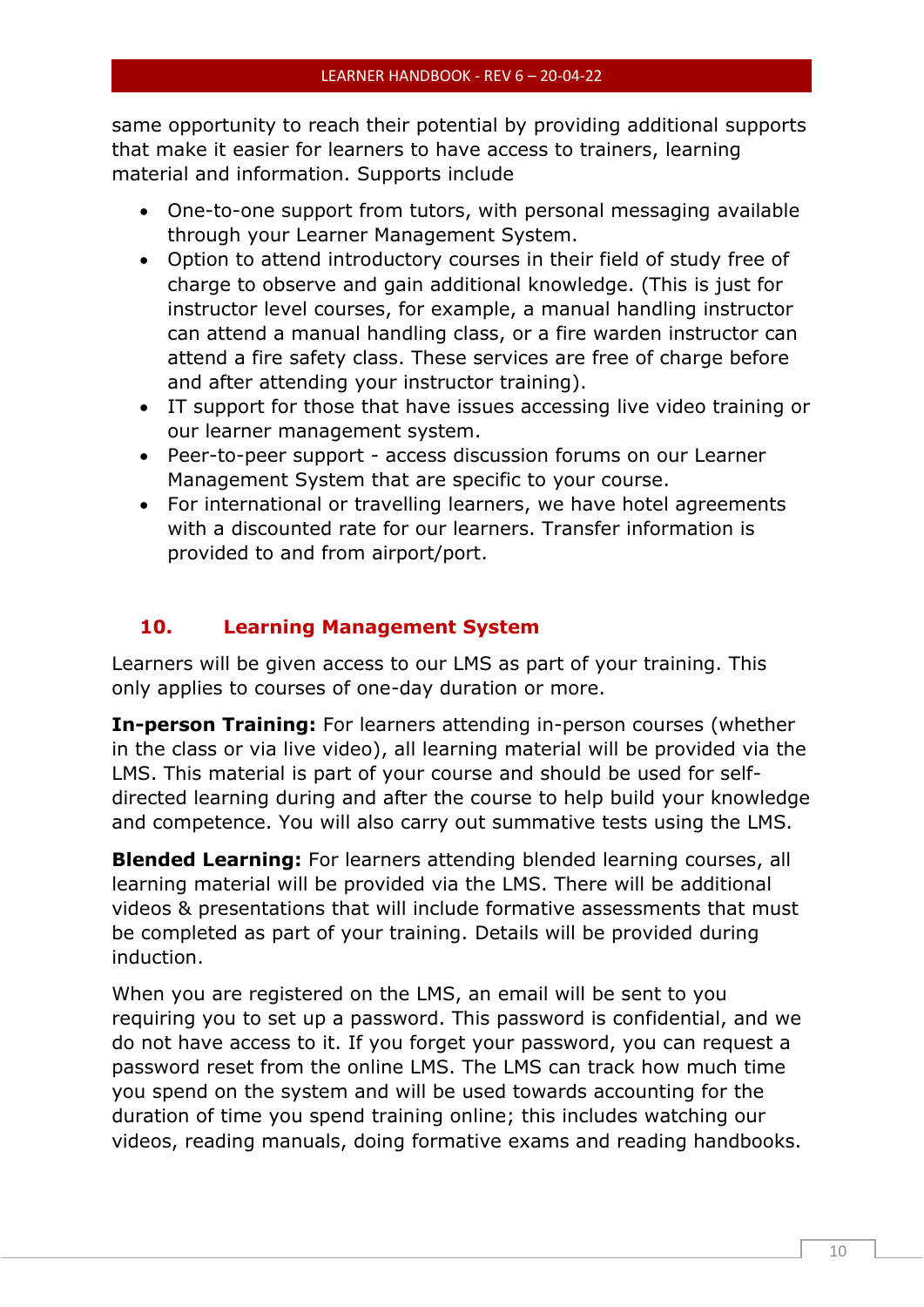**Important:** You will require good quality internet, a quiet place to learn, a camera and a microphone to complete the online section of the blended Learning and Learning over a live video link.

## <span id="page-11-0"></span>**11. Data Protection and GDPR**

Guardian Safety is committed to protecting the rights and privacy of individuals and organisations whose data is held by the organisation. This commitment is underpinned by full compliance with the statutory measures that ensure these rights, namely the Data Protection Act 2018 and the General Data Protection Regulation 2018 (GDPR). To meet our responsibilities under the legislation and in accordance with the data protection principles, we will:

- Obtain and process information fairly.
- Keep it only for one or more specified, explicit and lawful purposes.
- Use and disclose data only in ways compatible with these purposes.
- Take appropriate measures to keep data safe and secure.
- Keep it accurate, complete, and up to date.
- Ensure it is adequate, relevant, and not excessive.
- Retain for no longer than is necessary for the purpose or purposes in was collected.
- Provide data to data subjects on request.
- Appoint an individual to have overall responsibility for data protection.

For the processing of certain courses, including Safe Pass and QQI Courses we are required to gather the following information:

- Full Name
- PPS Number
- Date of Birth

### <span id="page-11-1"></span>**12. Course Registration**

Payment is required upfront for all courses, except in the instance where we have agreed on credit terms. Payment can be made via our website, over the phone or in person. [Click Here to See Our Terms of Service](https://guardiansafetytraining.ie/terms-of-service/)

When you complete your registration form, please ensure you do this clearly and provide all relevant information requested. Where information such as date of birth, PPS number, and medical card number are required this will be indicated on your course registration form.

There is an option to pay by instalment; if you are paying by instalment, you must first agree to a payment plan with our office.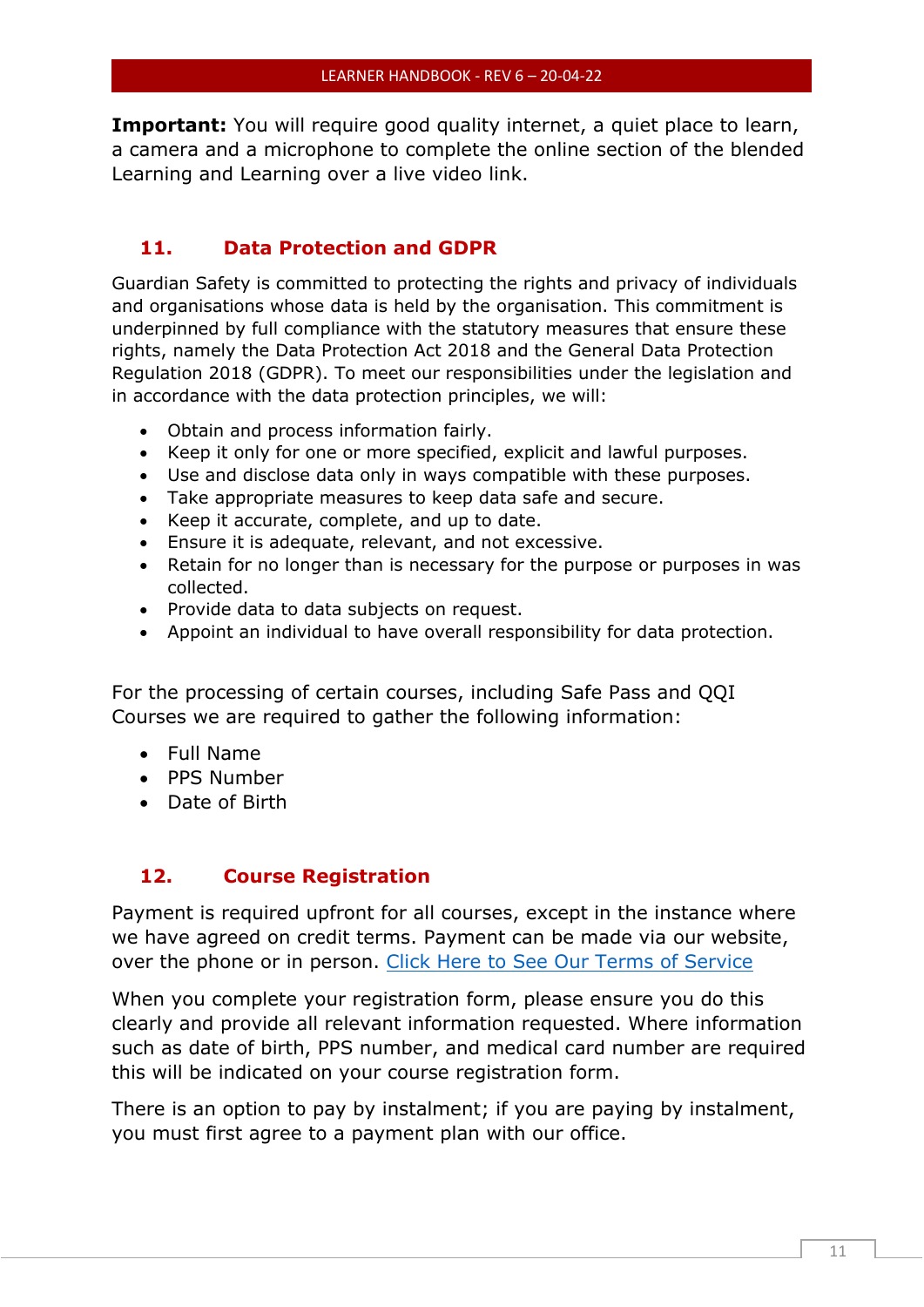# <span id="page-12-0"></span>**13. Equality and Diversity**

Guardian Safety is committed to promoting equality and diversity within the operation of our business and training programs. We are committed to supporting the rights of staff and learners to work in an environment that is free from discrimination, bullying or harassment. If an employee or Learner encounters any behaviour that may be an affront to the dignity of our employees are learners, please bring it to the attention of a member of staff and it will be dealt with as a matter of urgency. There are nine grounds for equality:

- Gender
- Marital Status
- Family Status
- Sexual Orientation
- Religion
- Age
- Disability
- Race
- Membership of the Traveller Community

# <span id="page-12-1"></span>**14. Assessment**

All training programs delivered by Guardian Safety will have some form of summative and formative assessment. It is our commitment that all assessments are fair and consistent. The purpose of the assessment is to ensure that learners meet the required standards as specified within the course syllabus. A variety of assessment techniques will be used; these will be dependent on the requirement of the course syllabus.

Formative Assessments may include:

- verbal assessment
- practical demonstrations
- drag and drop activities
- multiple-choice questions
- game
- discussion groups

Summative assessments may take the form of:

- practical demonstrations
- short answer questions
- video submissions
- presentations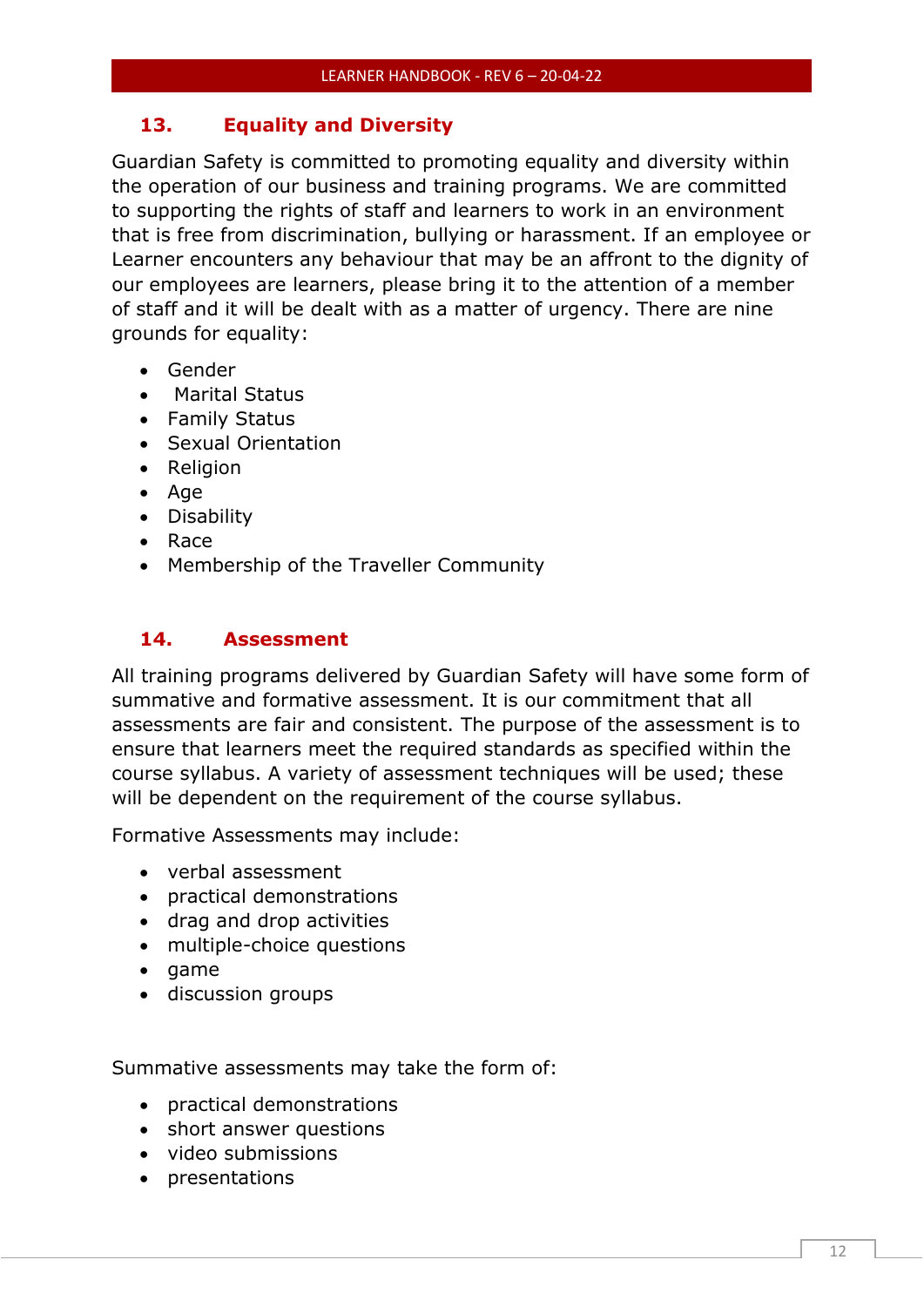• projects/assignments

All written assessments will have model answers prepared that the tutor will be required to work from; this will ensure consistency and fairness in assessing.

For online assessments that consist of multiple-choice answers, the answers will be predetermined and checked independently on our system to confirm they are correct.

All QQI coursework will be verified using an external authenticator to ensure that marking is fair and consistent.

Once coursework has been graded, it will be scanned onto our CRM system and stored securely. You can request access to this information with suitable notice. Once the certification has been awarded and there are no grade appeals, all original documents will be shredded using a secure shredding service.

## **Assignment Work**

If your course involves assignment work, you will be instructed on how to complete this during your course induction. All projects will be completed and submitted on our LMS, which will have preformatted text, so you do not need to format text for submission. Projects are usually in the form of risk assessments and will not require detailed referencing.

### **Discussion Groups**

You are encouraged to interact with the discussion group on your LMS. These are open forums and can be seen by all learners in the groups. You can also message the tutor privately through your LMS.

# <span id="page-13-0"></span>**15. Admission Criteria**

To access programmes on the National Framework of Qualifications, learners should have reached the standards of knowledge, skill and competence associated with the preceding level on the framework; for example to access a Level 6 programme, the Learner must have achieved a Level 5 qualification or equivalent. This may have been achieved through formal qualifications or relevant life and work experience. Applicants must also have a strong interest in their chosen area of study.

**English Language:** Unless specified in the course descriptor, all training will be delivered in English.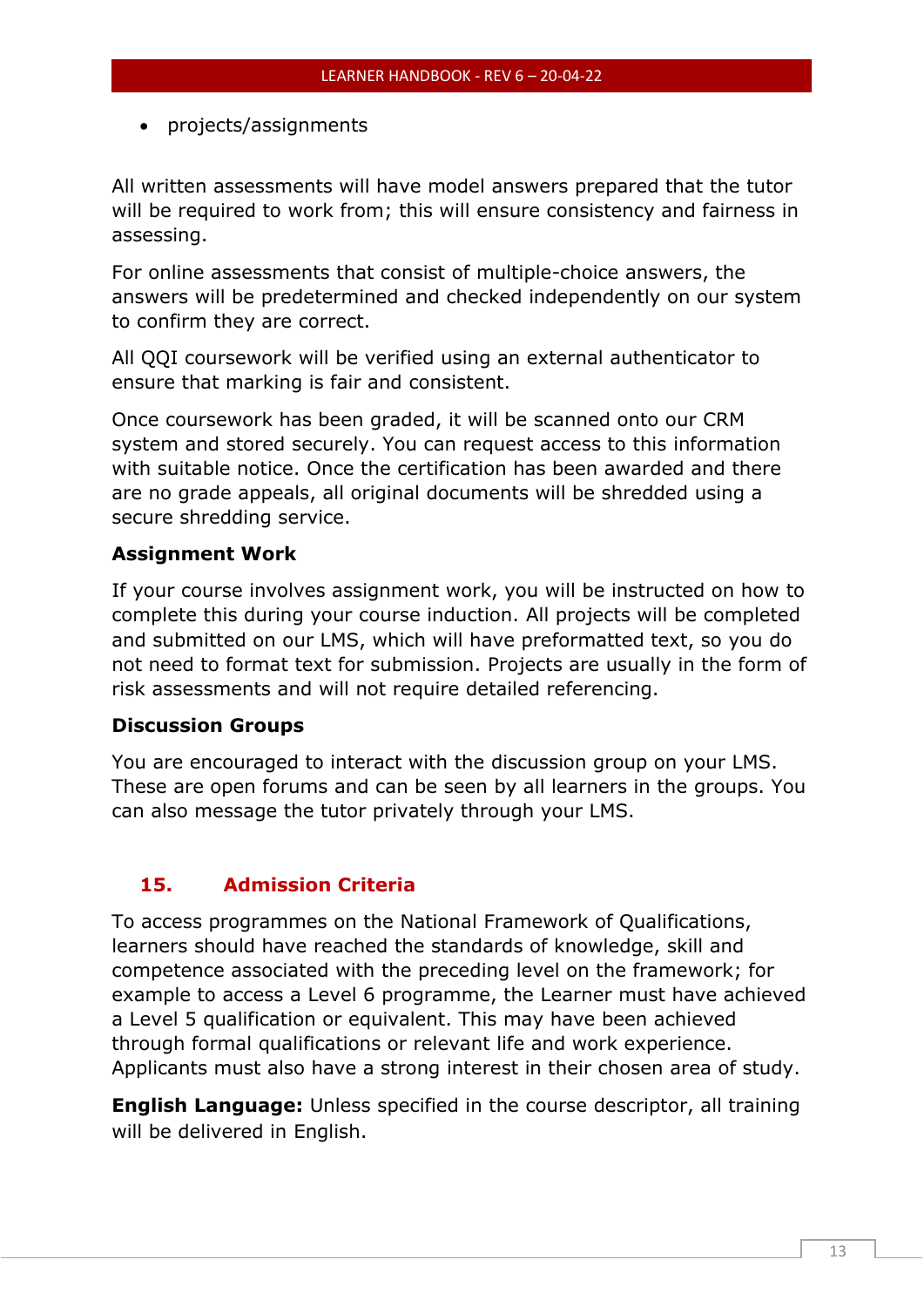To access courses leading to QQI level 5 and 6 programs (or equivalent), learners will require a good level of English, both oral and written. The minimum standard required for learners of whom English may not be their first language, or for those who have not completed primary or secondary education in English is set at Level B2 on the Common European Framework of Reference for Language CEFRL.

Evidence of competence and certification to this standard can also be demonstrated by means of the following assessments:

- IELTS (International English Language Testing System) Minimum overall band score of 7.0
- TOEFL (Test of English as a Foreign Language) High Intermediate level required on 4 skills.0
- 5N1632 QQI Level 5 English as a Second Language

# <span id="page-14-0"></span>**16. Recognition of Prior Learning**

Where a learner has relevant work experience, holds other QQI awards or has certification from alternative awarding bodies, they can apply for exemptions under Recognition of Prior Learning. The Learner may be able to use this experience/certification to gain entry to a course and/or an award or be exempt from being required to achieve specific awards.

Due to the short duration of our courses, we will only accept RPL to gain entry to a course. RPL cannot be used to skip modules within the course as this may have a detrimental effect on other learners as it can interfere with groupd work and discussions that form part of the learning.

All Applications for Recognition of Prior Learning & Exemptions needs to be made for the attention of the Training Manager [info@guardiansafety.ie](mailto:info@guardiansafety.ie) Please include all relevant documentation and information so a fair and accurate decision can be made.

# <span id="page-14-1"></span>**17. Plagiarism**

Plagiarism is considered a form of academic dishonesty/theft. It can be defined as presenting or passing off somebody else's work as their own without acknowledging the source of information. This can be copying images, electronic information, sound, visual aids etc., not just the written word. While it is acceptable to use information from books and the Internet, it is not acceptable to copy this information directly.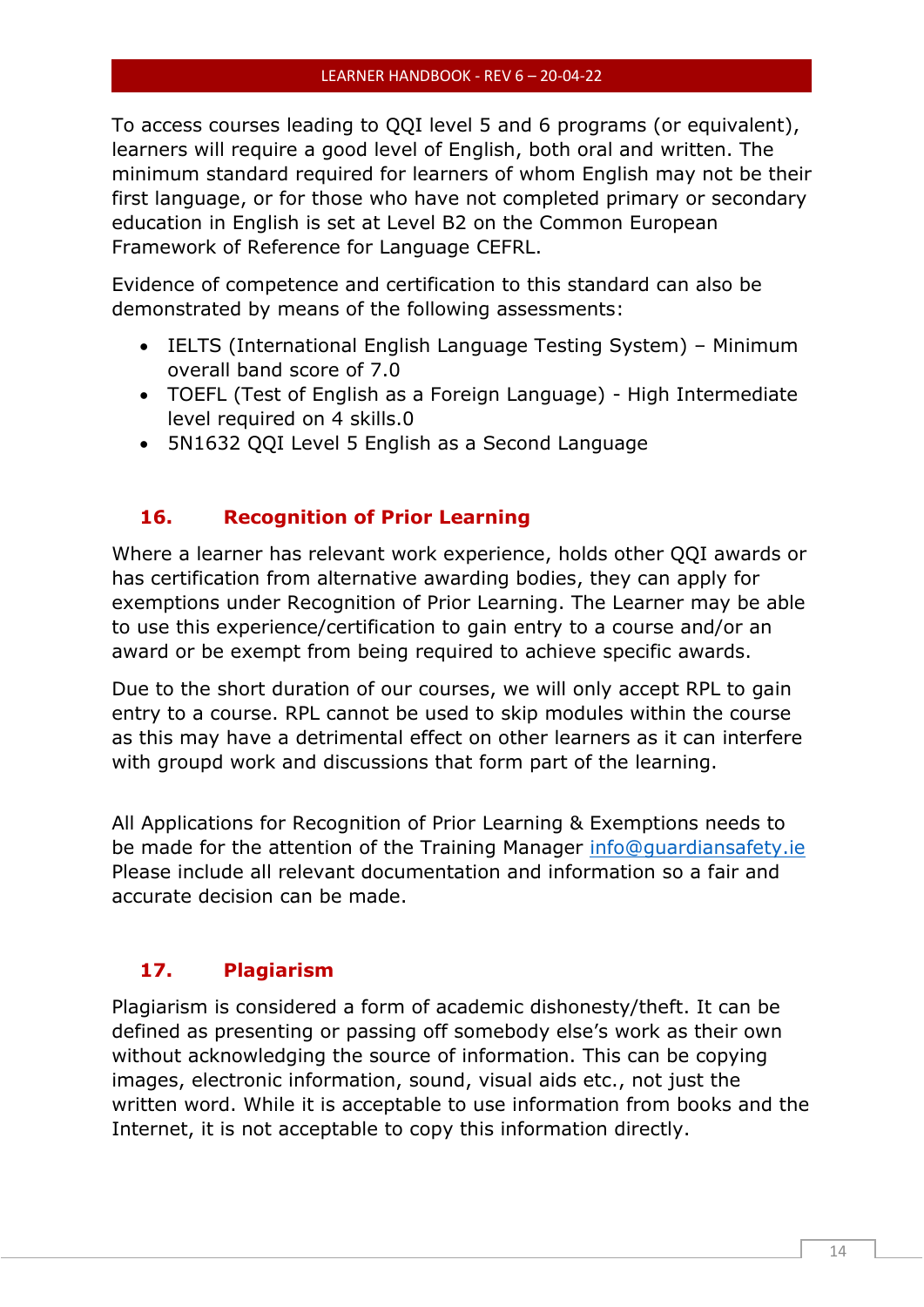Learners that submit any form of work must indicate within the document if they have referenced any other person's work. By submitting your exams or projects, you are declaring that all the work is your original work and is free from plagiarism.

Documents will be randomly assessed for plagiarism using anti-plagiarism software. If it is determined that a learner has committed plagiarism, the instructor, internal verifier or external verifier must bring it to the attention of the quality manager, who will investigate the matter.

Resubmission of your own work previously completed elsewhere will also be treated as academic dishonesty, as you would have already received credit previously for this work.

If there is sufficient evidence of plagiarism, the quality manager may take the following actions:

- reduction in marking (including zero marks) for the affected work.
- request resubmission of the work, with a reduced maximum score of 50%
- expulsion from the course

### <span id="page-15-0"></span>**18. Appeals Procedures**

Learners have the right to appeal a grade.

In summary:

Learners can request a review of the grade if they feel that there have been any mistakes, irregularities, or inequalities in awarding a grade. This must be in writing using the online [Grade Review/Appeal Form](https://podio.com/guardiansafetyie/work-activities/apps/22742290/webform).

- 1. Learner indicates why they are dissatisfied with the grade awarded.
- 2. The review request is submitted to the Training Manager and Head Tutor, who will review the result and advise the Learner of the review result.
- 3. If the Learner is not happy with the review, they can appeal the review and grade.
- 4. Appeals are escalated up to an Appeal Review Committee, which will have set procedures in place, including acquiring the services of an independent subject matter expert.

Full details of the Grade Review /appeals procedure are covered in 5.2.3 of the Quality Assurance System downloadable from www.guardiansafety.ie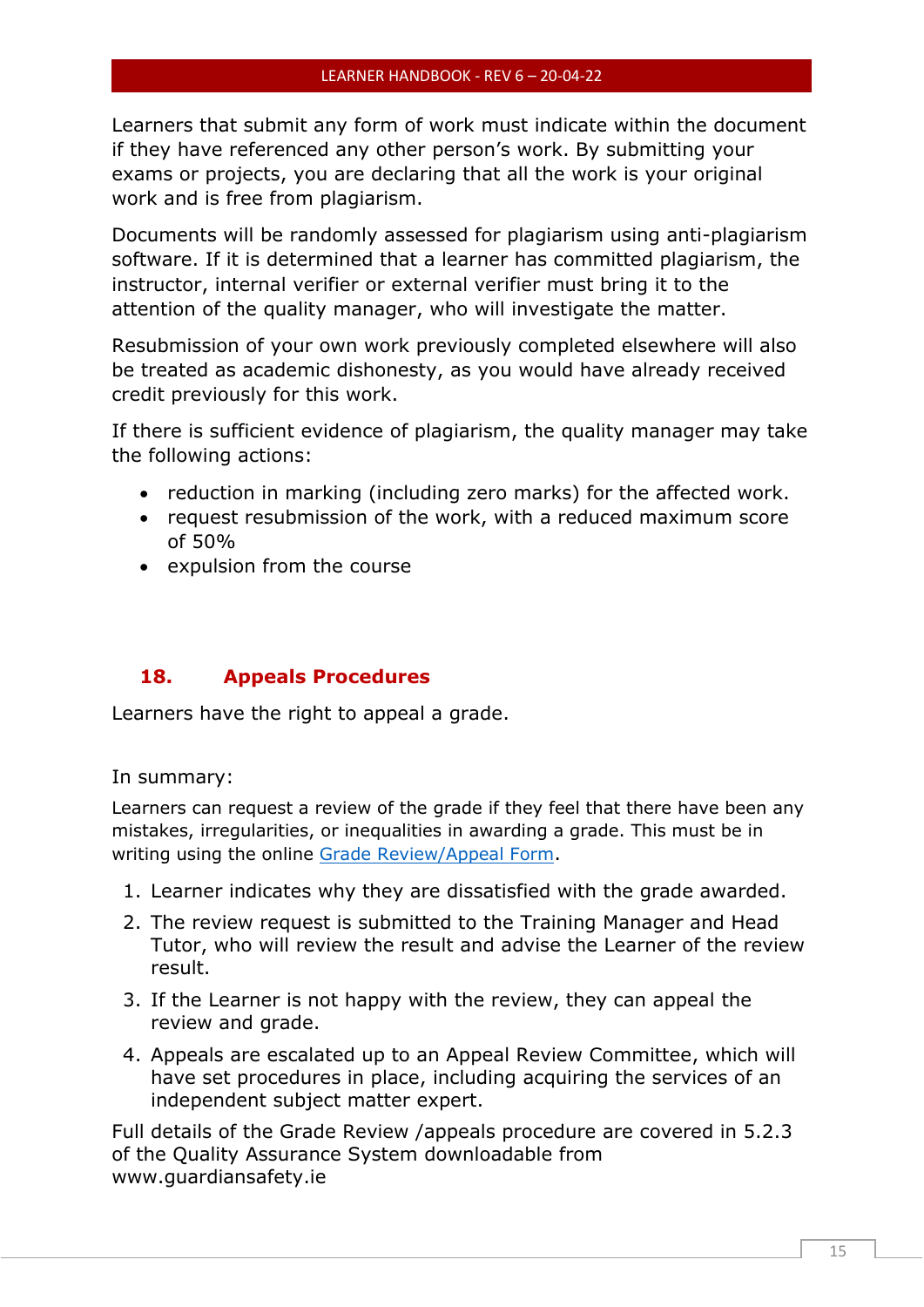## <span id="page-16-0"></span>**19. Information for QQI Courses**

QQI is short for Quality and Qualifications Ireland; this is the national body for making awards on the National Framework of Qualifications (NFQ).

The NFQ was introduced in 2003 as a system of 10 levels, based on standards of knowledge, skill and competence. The system is underpinned by quality assurance principles, which we must adhere to as an approved training provider.

A number of our courses are included in the National Framework of Qualifications, where you see the prefix QQI level XXX in the course title, this will indicate it is certified by QQI and we are authorised to deliver that training.

Relevant information on our courses can be found on our website at [www.guardiansafetytraining.i.e.](http://www.guardiansafetytraining.i.e/)

You can also find additional information on the NFQ online at [www.nfq.ie](http://www.nfq.ie/)